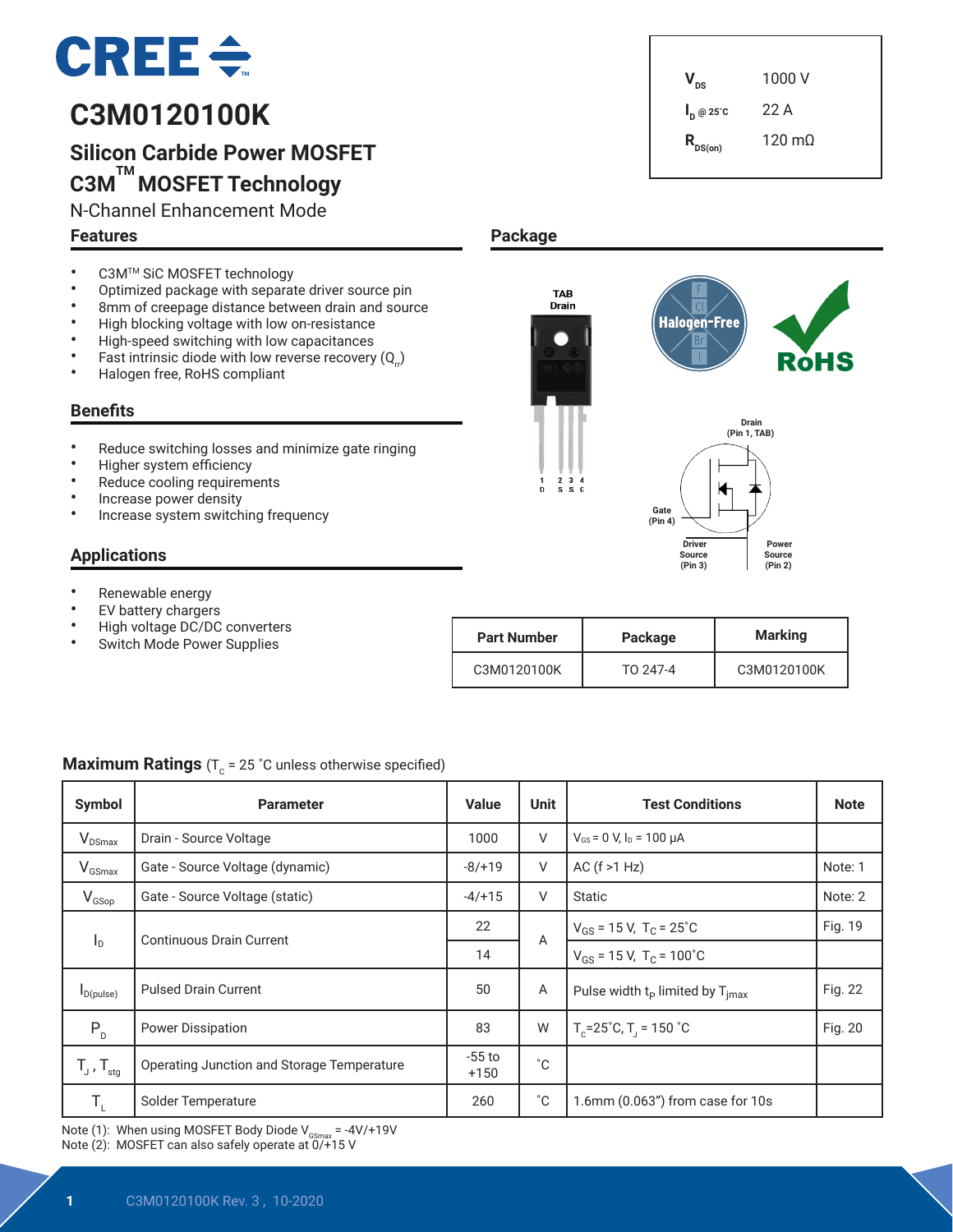

| Symbol             | <b>Parameter</b>                           | Min. | Typ.           | Max. | <b>Unit</b>                                                                | <b>Test Conditions</b>                                                                                                                       | <b>Note</b>    |
|--------------------|--------------------------------------------|------|----------------|------|----------------------------------------------------------------------------|----------------------------------------------------------------------------------------------------------------------------------------------|----------------|
| $V_{(BR)DSS}$      | Drain-Source Breakdown Voltage             | 1000 |                |      | $\vee$                                                                     | $V_{GS}$ = 0 V, $I_D$ = 100 $\mu$ A                                                                                                          |                |
|                    | <b>Gate Threshold Voltage</b>              | 1.8  | 2.1            | 3.5  | $\vee$                                                                     | $V_{DS} = V_{GS}$ , $I_D = 3$ mA                                                                                                             |                |
| $V_{GS(th)}$       |                                            |      | 1.6            |      | V                                                                          | $V_{DS} = V_{GS}$ , $I_D = 3$ mA, $T_J = 150$ °C                                                                                             | Fig. 11        |
| $I_{DSS}$          | Zero Gate Voltage Drain Current            |      | $\mathbf{1}$   | 100  | μA                                                                         | $V_{DS}$ = 1000 V, $V_{GS}$ = 0 V                                                                                                            |                |
| I <sub>GSS</sub>   | Gate-Source Leakage Current                |      | 10             | 250  | nA                                                                         | $V_{GS}$ = 15 V, $V_{DS}$ = 0 V                                                                                                              |                |
|                    | Drain-Source On-State Resistance           |      | 120            | 155  | $m\Omega$                                                                  | $V_{GS}$ = 15 V, $I_D$ = 15 A                                                                                                                | Fig. 4,        |
| $R_{DS(on)}$       |                                            |      | 170            |      |                                                                            | $V_{GS}$ = 15 V, $I_D$ = 15 A, T <sub>J</sub> = 150 °C                                                                                       | 5, 6           |
| $g_{fs}$           | Transconductance                           |      | 8.9            |      | S                                                                          | V <sub>DS</sub> = 20 V, I <sub>DS</sub> = 15 A                                                                                               | Fig. 7         |
|                    |                                            |      | 7.1            |      |                                                                            | $V_{DS}$ = 20 V, I <sub>DS</sub> = 15 A, T <sub>J</sub> = 150 °C                                                                             |                |
| $C$ <sub>iss</sub> | Input Capacitance                          |      | 414            |      |                                                                            |                                                                                                                                              |                |
| $C_{\rm oss}$      | <b>Output Capacitance</b>                  | 48   |                | pF   | $V_{GS}$ = 0 V, $V_{DS}$ = 600 V                                           | Fig. 17,<br>18                                                                                                                               |                |
| $C_{\text{rss}}$   | Reverse Transfer Capacitance               |      | 3              |      |                                                                            | $f = 1 MHz$<br>$V_{AC}$ = 25 mV                                                                                                              |                |
| $E_{\text{oss}}$   | C <sub>oss</sub> Stored Energy             |      | 10.6           |      | μJ                                                                         |                                                                                                                                              | Fig. 16        |
| EON                | Turn-On Switching Energy (Body Diode FWD)  |      | 120            |      | $V_{DS}$ = 700 V, V <sub>GS</sub> = -4 V/15 V, I <sub>D</sub> = 15A,<br>μJ |                                                                                                                                              | Fig. 26        |
| $E_{OFF}$          | Turn Off Switching Energy (Body Diode FWD) |      | 22             |      |                                                                            | $R_{G(xt)} = 2.5\Omega$ , L= 158µH, T <sub>J</sub> = 150°C                                                                                   |                |
| $t_{d(on)}$        | Turn-On Delay Time                         |      | 5              |      |                                                                            |                                                                                                                                              |                |
| t.                 | <b>Rise Time</b>                           |      | 9              |      |                                                                            | $V_{DD}$ = 700 V, $V_{GS}$ = -4 V/15 V<br>$I_D = 15 A$ , $R_{G(ext)} = 2.5 \Omega$ ,<br>Timing relative to $V_{\text{nc}}$<br>Inductive load | Fig. 27,<br>28 |
| $t_{d(off)}$       | Turn-Off Delay Time                        |      | 13             |      | ns                                                                         |                                                                                                                                              |                |
| $t_{\rm f}$        | <b>Fall Time</b>                           |      | $\overline{7}$ |      |                                                                            |                                                                                                                                              |                |
| $R_{G(int)}$       | Internal Gate Resistance                   |      | 13             |      | $\Omega$                                                                   | $f = 1$ MHz, $V_{AC} = 25$ mV                                                                                                                |                |
| $Q_{gs}$           | Gate to Source Charge                      |      | 5              |      |                                                                            | $V_{DS}$ = 700 V, $V_{GS}$ = -4 V/15 V                                                                                                       |                |
| $Q_{gd}$           | Gate to Drain Charge                       |      | 9              |      | nC                                                                         | $I_{D} = 15 A$                                                                                                                               | Fig. 12        |
| Q <sub>g</sub>     | <b>Total Gate Charge</b>                   |      | 22             |      |                                                                            | Per IEC60747-8-4 pg 21                                                                                                                       |                |

# **Reverse Diode Characteristics** (T<sub>c</sub> = 25°C unless otherwise specified)

| Symbol                | <b>Parameter</b>                        | Typ. | Max. | <b>Unit</b>    | <b>Test Conditions</b>                                                                                         | <b>Note</b>      |
|-----------------------|-----------------------------------------|------|------|----------------|----------------------------------------------------------------------------------------------------------------|------------------|
|                       | $V_{SD}$<br>Diode Forward Voltage       | 4.8  |      | V              | $V_{\text{cs}}$ = -4 V, I <sub>sp</sub> = 7.5 A                                                                | Fig. 8,<br>9, 10 |
|                       |                                         | 4.4  |      | V              | $V_{\text{cs}}$ = -4 V, I <sub>sp</sub> = 7.5 A, T <sub>j</sub> = 150 °C                                       |                  |
| ls.                   | <b>Continuous Diode Forward Current</b> |      | 15   | $\overline{A}$ | $V_{\text{es}} = -4 V$                                                                                         | Note 1           |
| I <sub>S, pulse</sub> | Diode pulse Current                     |      | 50   | A              | $V_{\text{cs}}$ = -4 V, pulse width t <sub>p</sub> limited by T <sub>imax</sub>                                | Note 1           |
| $t_{rr}$              | Reverse Recover time                    | 17   |      | ns             |                                                                                                                |                  |
| $Q_{rr}$              | Reverse Recovery Charge                 | 191  |      | nC             | $V_{cs}$ = -4 V, I <sub>SD</sub> = 15 A, V <sub>R</sub> = 700 V<br>dif/dt = 2400 A/µs, T <sub>J</sub> = 150 °C | Note 1           |
| 'rrm                  | Peak Reverse Recovery Current           | 18   |      | Α              |                                                                                                                |                  |

#### **Thermal Characteristics**

| <b>Symbol</b>                                         | <b>Parameter</b>                            | Max. | Unit          | <b>Test Conditions</b> | <b>Note</b> |
|-------------------------------------------------------|---------------------------------------------|------|---------------|------------------------|-------------|
| Thermal Resistance from Junction to Case<br>$R_{0JC}$ |                                             | 1.5  |               |                        |             |
| $R_{\theta$ ja                                        | Thermal Resistance From Junction to Ambient | 40   | $\degree$ C/W |                        | Fig. 21     |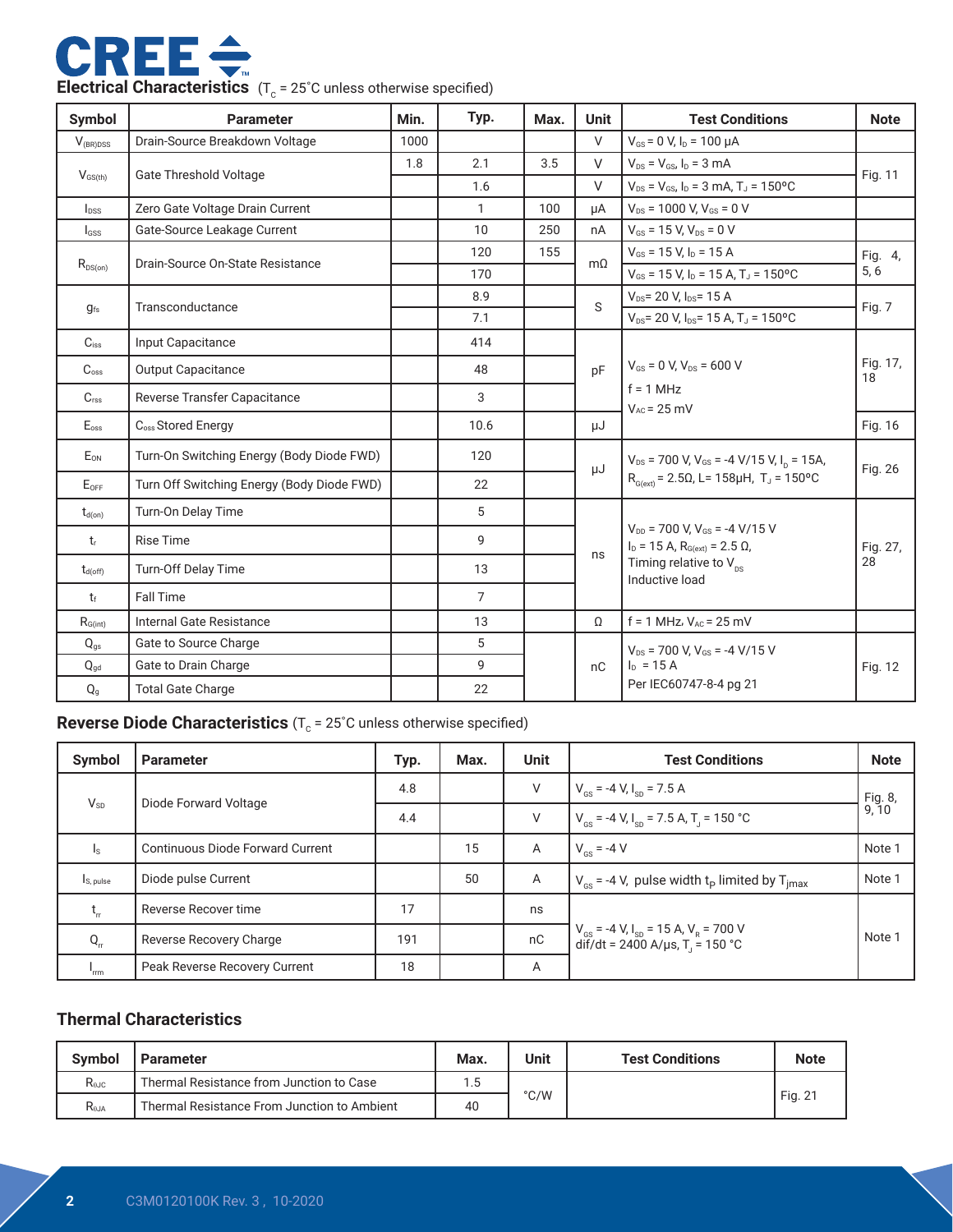



Figure 1. Output Characteristics  $T_J = -55$  °C















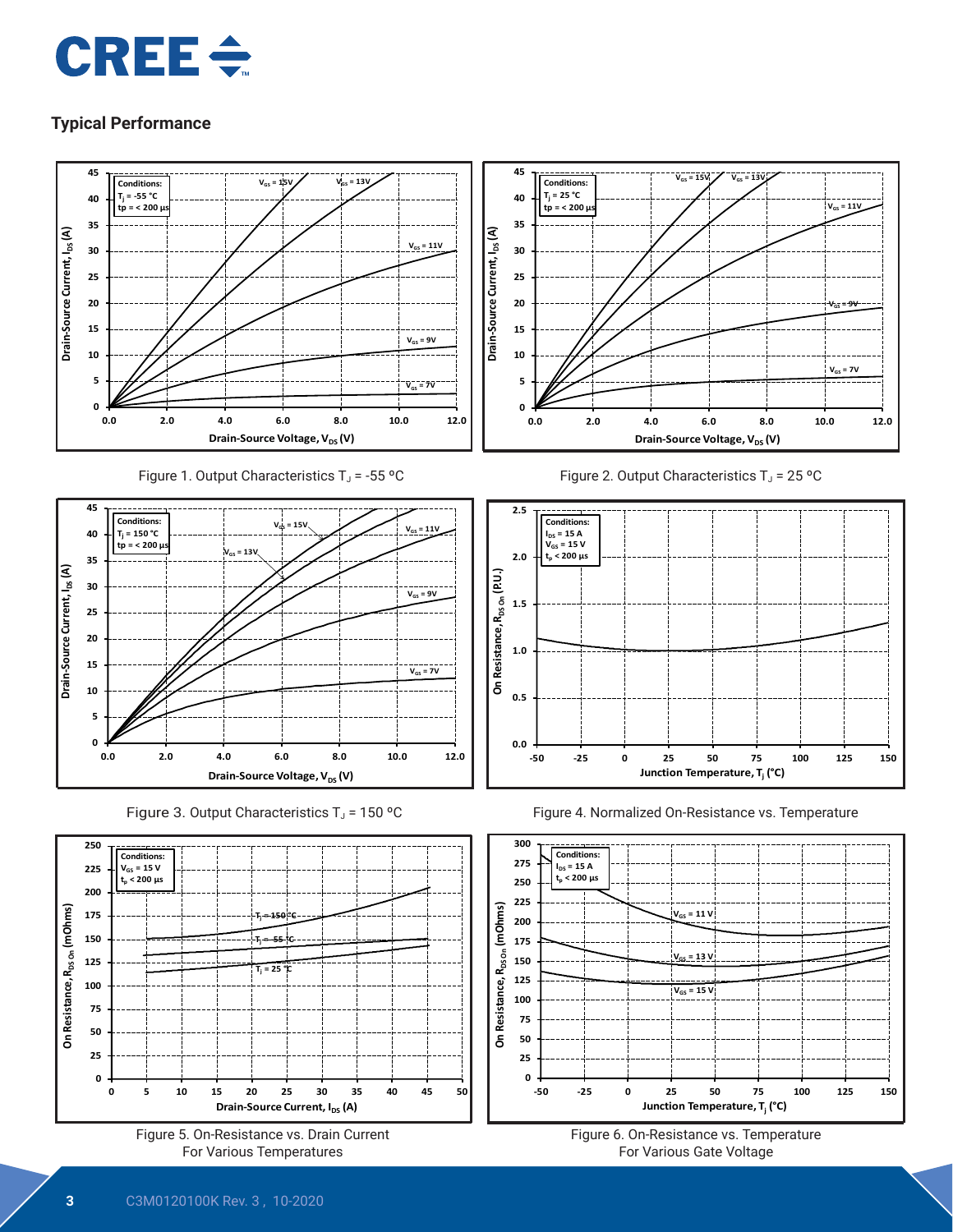



Figure 11. Threshold Voltage vs. Temperature Figure 12. Gate Charge Characteristics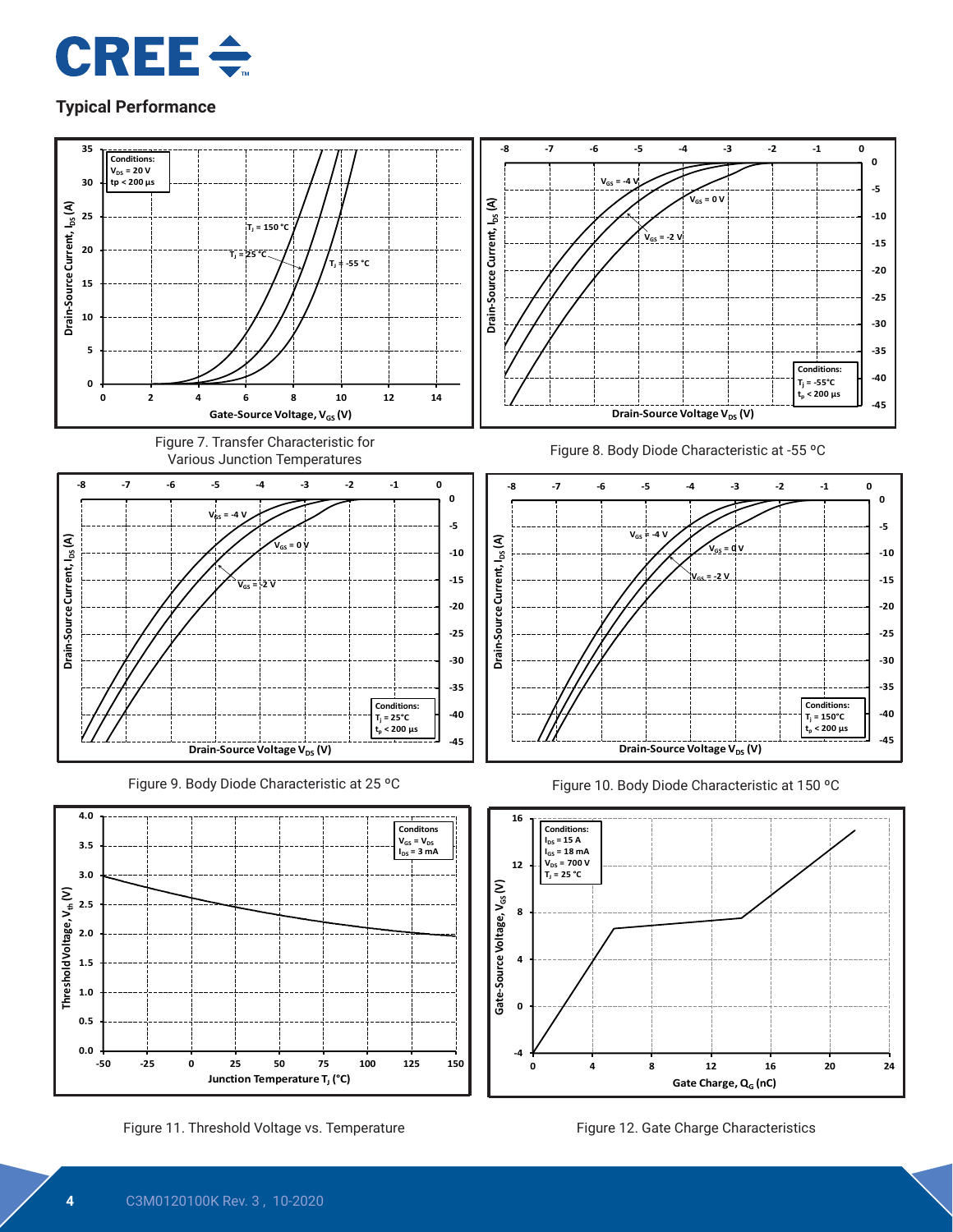





Figure 15. 3rd Quadrant Characteristic at 150 ºC











Figure 16. Output Capacitor Stored Energy



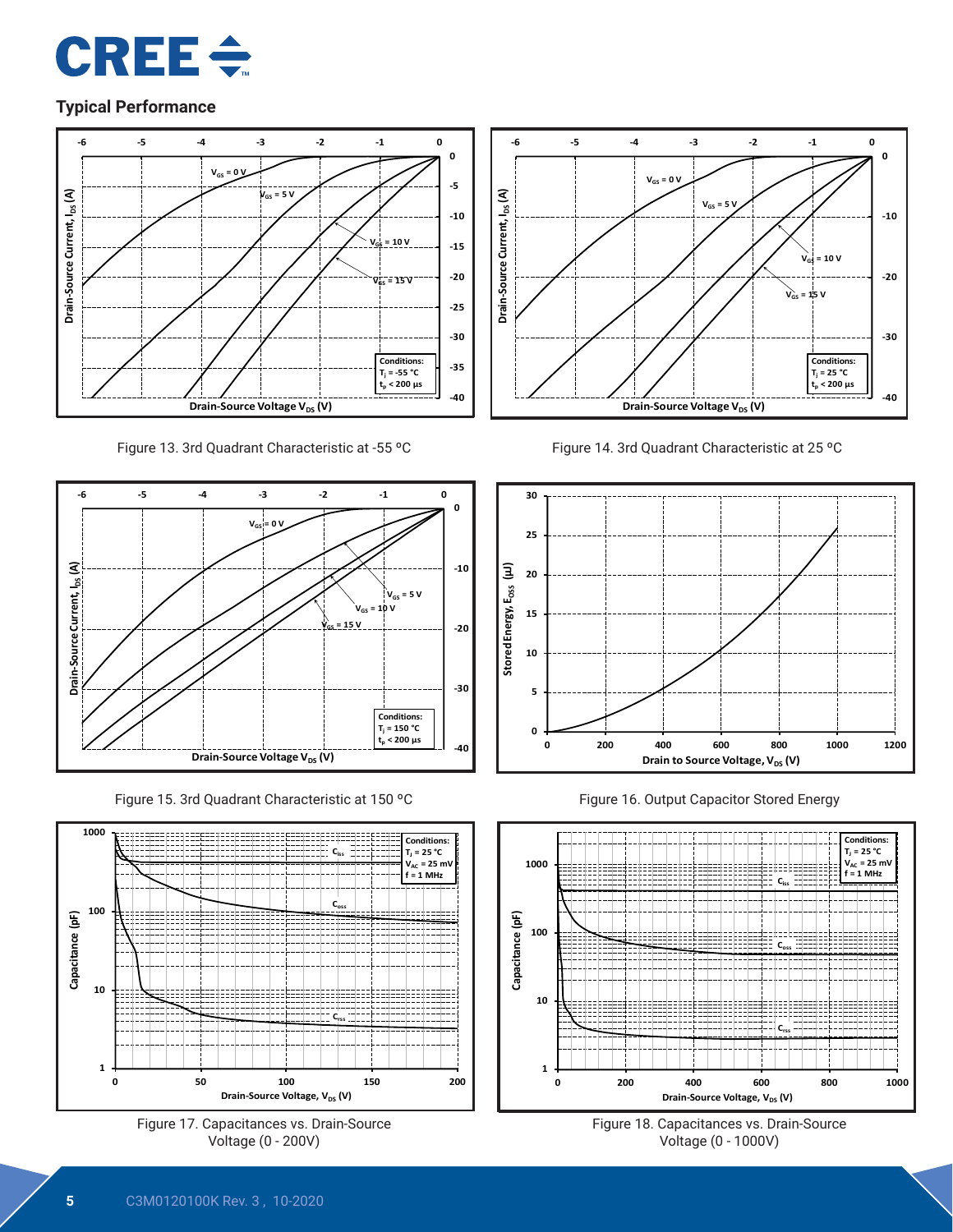















Figure 20. Maximum Power Dissipation Derating vs. Case Temperature







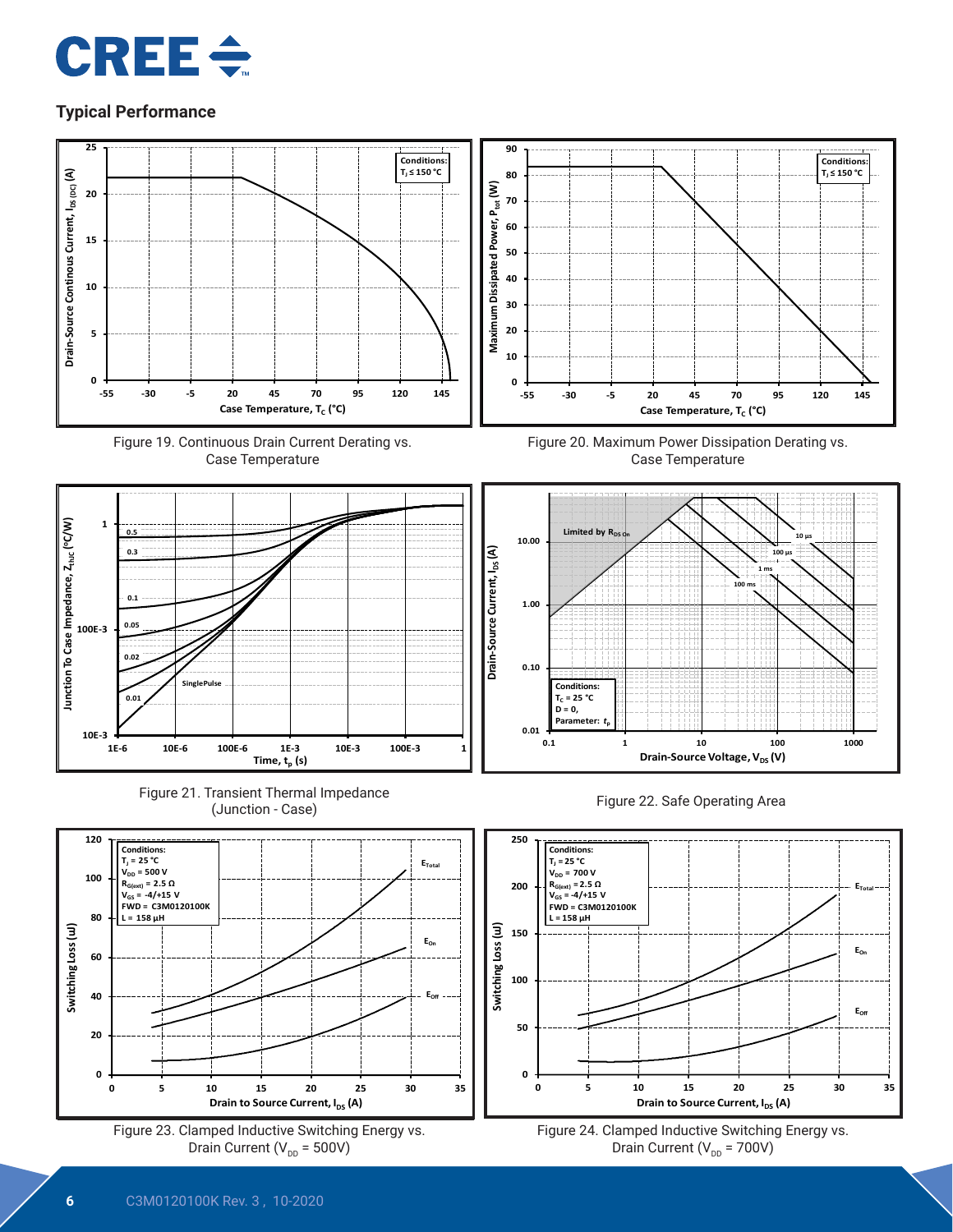



Figure 25. Clamped Inductive Switching Energy vs.  $R_{G(\text{ext})}$ 



Figure 27. Switching Times vs.  $R_{G(ext)}$ 



Figure 26. Clamped Inductive Switching Energy vs. **Temperature** 



Figure 28. Switching Times Definition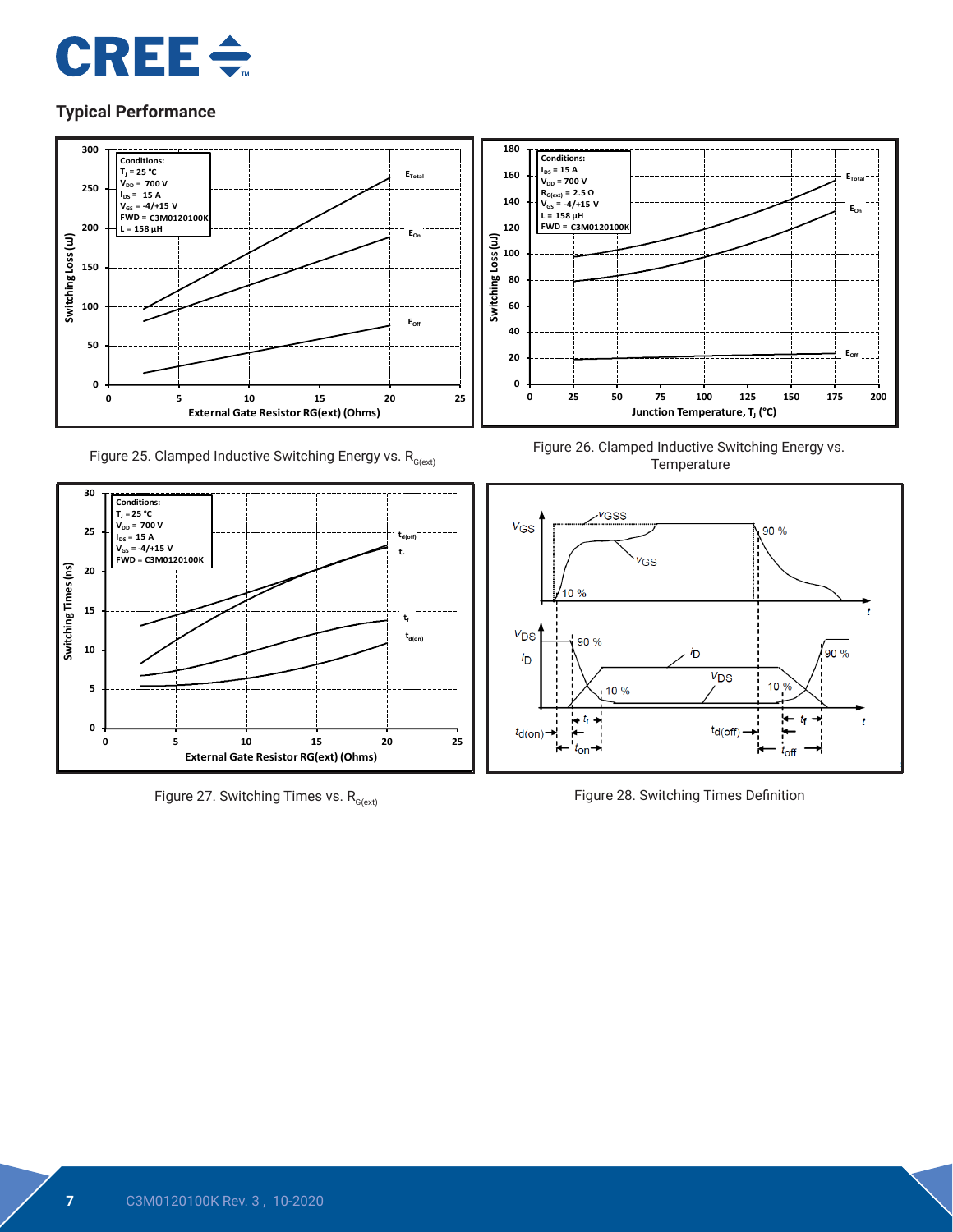

**Test Circuit Schematic**



Figure 29. Clamped Inductive Switching Waveform Test Circuit

Note (3): Turn-off and Turn-on switching energy and timing values measured using SiC MOSFET Body Diode as shown above.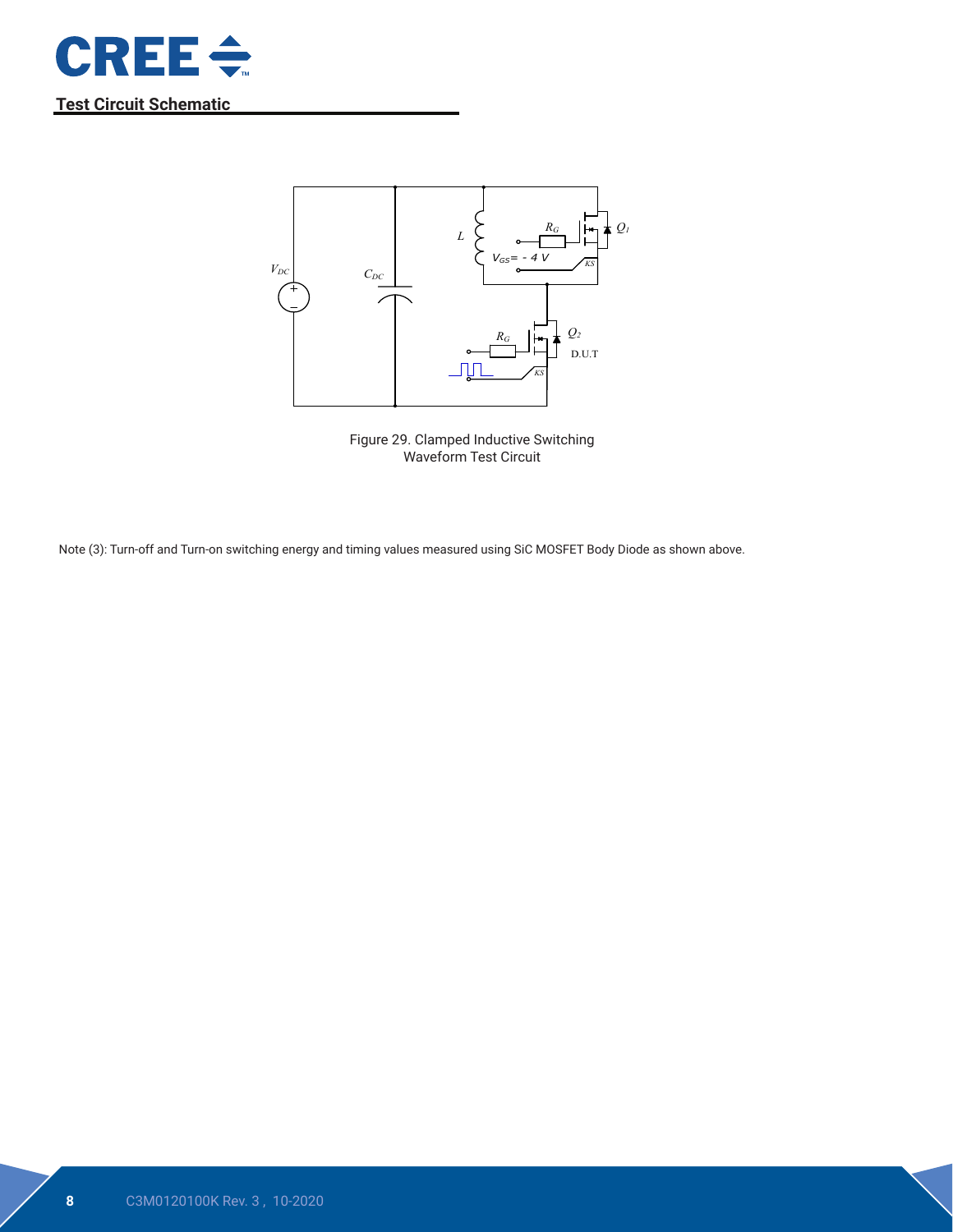

# **Package Dimensions**

Package TO-247-4L



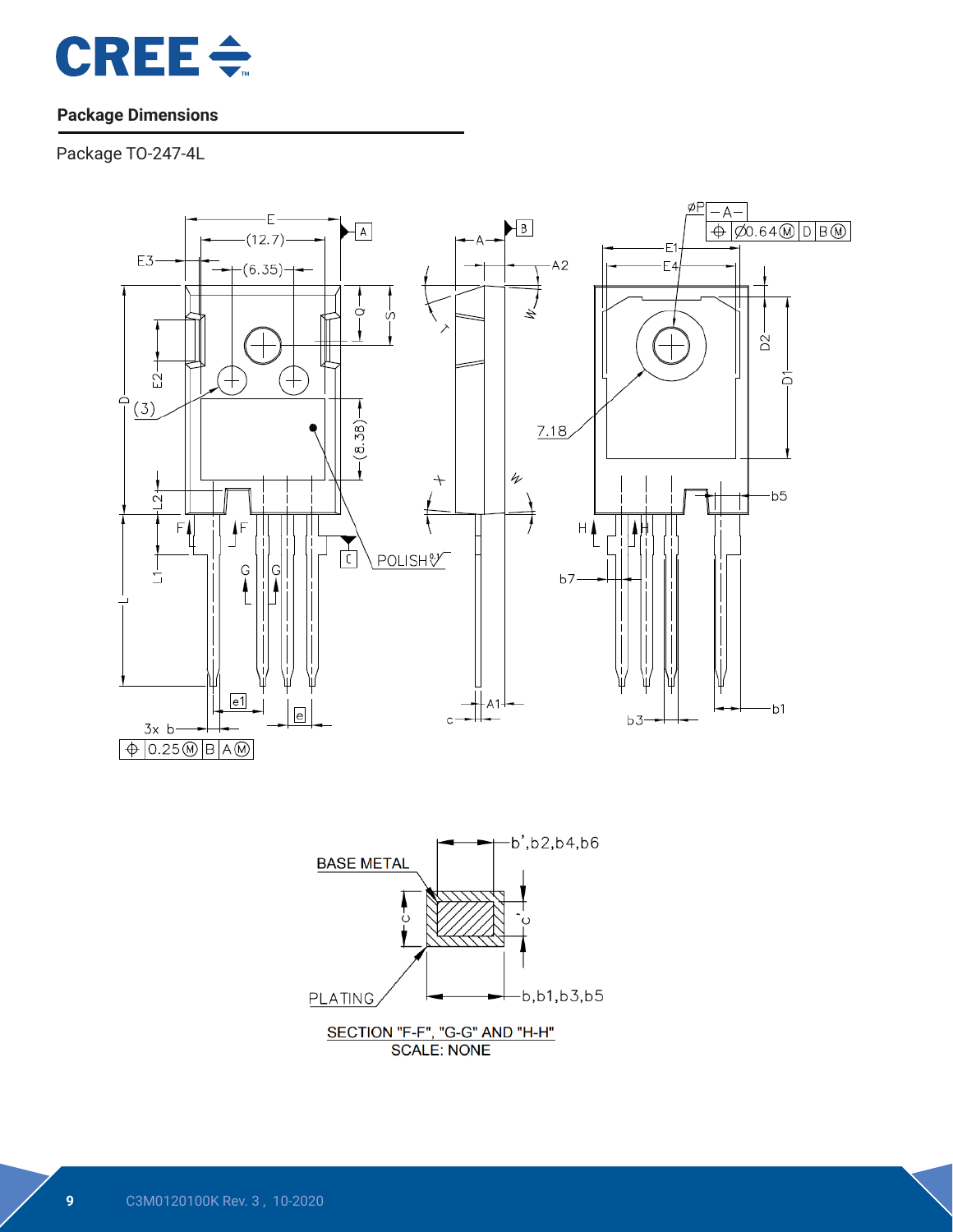

#### **Package Dimensions**

Package TO-247-4L

NOTE ;

- 1. ALL METAL SURFACES: TIN PLATED, EXCEPT AREA OF CUT
- 2. DIMENSIONING & TOLERANCEING CONFIRM TO ASME Y14.5M-1994.
- 3. ALL DIMENSIONS ARE IN MILLIMETERS. ANGLES ARE IN DEGREES.
- 4. 'N' IS THE NUMBER OF TERMINAL POSITIONS

| <b>SYM</b> | <b>MILLIMETERS</b> |       |  |  |  |
|------------|--------------------|-------|--|--|--|
|            | <b>MIN</b>         | MAX   |  |  |  |
| А          | 4.83               | 5.21  |  |  |  |
| A1         | 2.29               | 2.54  |  |  |  |
| A2         | 1.91               | 2.16  |  |  |  |
| p,         | 1.07               | 1.28  |  |  |  |
| þ          | 1.07               | 1.33  |  |  |  |
| b1         | 2.39               | 2.94  |  |  |  |
| b2         | 2.39               | 2.84  |  |  |  |
| b3         | 1.07               | 1.60  |  |  |  |
| b4         | 1.07               | 1.50  |  |  |  |
| b5         | 2.39               | 2.69  |  |  |  |
| b6         | 2.39               | 2.64  |  |  |  |
| b7         | 1.30               | 1.70  |  |  |  |
| c,         | 0.55               | 0.65  |  |  |  |
| C          | 0.55               | 0.68  |  |  |  |
| D          | 23.30              | 23.60 |  |  |  |
| D1         | 16.25              | 17.65 |  |  |  |
| D2         | 0.95               | 1.25  |  |  |  |
| E          | 15.75              | 16.13 |  |  |  |

| <b>SYM</b>     | <b>MILLIMETERS</b> |          |  |  |  |
|----------------|--------------------|----------|--|--|--|
|                | <b>MIN</b>         | MAX      |  |  |  |
| E1             | 13.10              | 14.15    |  |  |  |
| E2             | 3.68               | 5.10     |  |  |  |
| E <sub>3</sub> | 1.00               | 1.90     |  |  |  |
| E4             | 12.38              | 13.43    |  |  |  |
| e              |                    | 2.54 BSC |  |  |  |
| e1             | 5.08 BSC           |          |  |  |  |
| N*             | 4                  |          |  |  |  |
| L              | 17.31              | 17.82    |  |  |  |
| L1             | 3.97               | 4.37     |  |  |  |
| L <sub>2</sub> | 2.35               | 2.65     |  |  |  |
| ØΡ             | 3.51               | 3.65     |  |  |  |
| Q              | 5.49               | 6.00     |  |  |  |
| S              | 6.04               | 6.30     |  |  |  |
| Τ              | 17.5° REF.         |          |  |  |  |
| W              | $3.5^\circ$ REF.   |          |  |  |  |
| X              | $4^\circ$ REF.     |          |  |  |  |